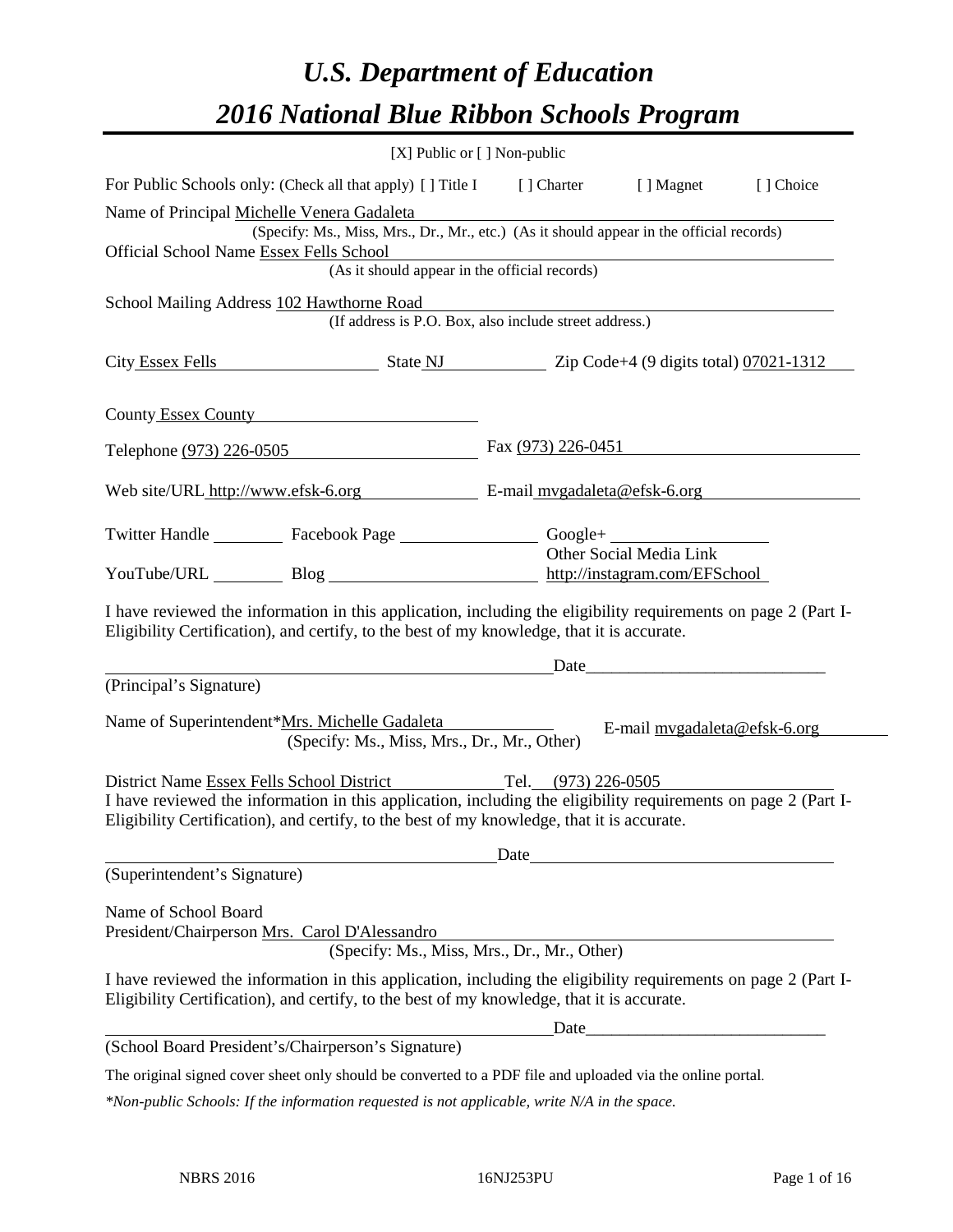The signatures on the first page of this application (cover page) certify that each of the statements below, concerning the school's eligibility and compliance with U.S. Department of Education and National Blue Ribbon Schools requirements, are true and correct.

- 1. The school configuration includes one or more of grades K-12. (Schools on the same campus with one principal, even a K-12 school, must apply as an entire school.)
- 2. The public school has met their state's accountability requirements (i.e., avoided sanctions) in participation, performance in reading (or English language arts) and mathematics, and other academic indicators (i.e., attendance rate and graduation rate) using the most recent accountability results available for the year prior to nomination.
- 3. To meet final eligibility, a public school must meet the state's accountability requirements (i.e., avoided sanctions) in participation, performance in reading (or English language arts) and mathematics, and other academic indicators (i.e., attendance rate and graduation rate) for the year in which they are nominated (2015-2016) and be certified by the state representative. Any status appeals must be resolved at least two weeks before the awards ceremony for the school to receive the award.
- 4. If the school includes grades 7 or higher, the school must have foreign language as a part of its curriculum.
- 5. The school has been in existence for five full years, that is, from at least September 2010 and each tested grade must have been part of the school for the past three years.
- 6. The nominated school has not received the National Blue Ribbon Schools award in the past five years: 2011, 2012, 2013, 2014, or 2015.
- 7. The nominated school has no history of testing irregularities, nor have charges of irregularities been brought against the school at the time of nomination. The U.S. Department of Education reserves the right to disqualify a school's application and/or rescind a school's award if irregularities are later discovered and proven by the state.
- 8. The nominated school or district is not refusing Office of Civil Rights (OCR) access to information necessary to investigate a civil rights complaint or to conduct a district-wide compliance review.
- 9. The OCR has not issued a violation letter of findings to the school district concluding that the nominated school or the district as a whole has violated one or more of the civil rights statutes. A violation letter of findings will not be considered outstanding if OCR has accepted a corrective action plan from the district to remedy the violation.
- 10. The U.S. Department of Justice does not have a pending suit alleging that the nominated school or the school district as a whole has violated one or more of the civil rights statutes or the Constitution's equal protection clause.
- 11. There are no findings of violations of the Individuals with Disabilities Education Act in a U.S. Department of Education monitoring report that apply to the school or school district in question; or if there are such findings, the state or district has corrected, or agreed to correct, the findings.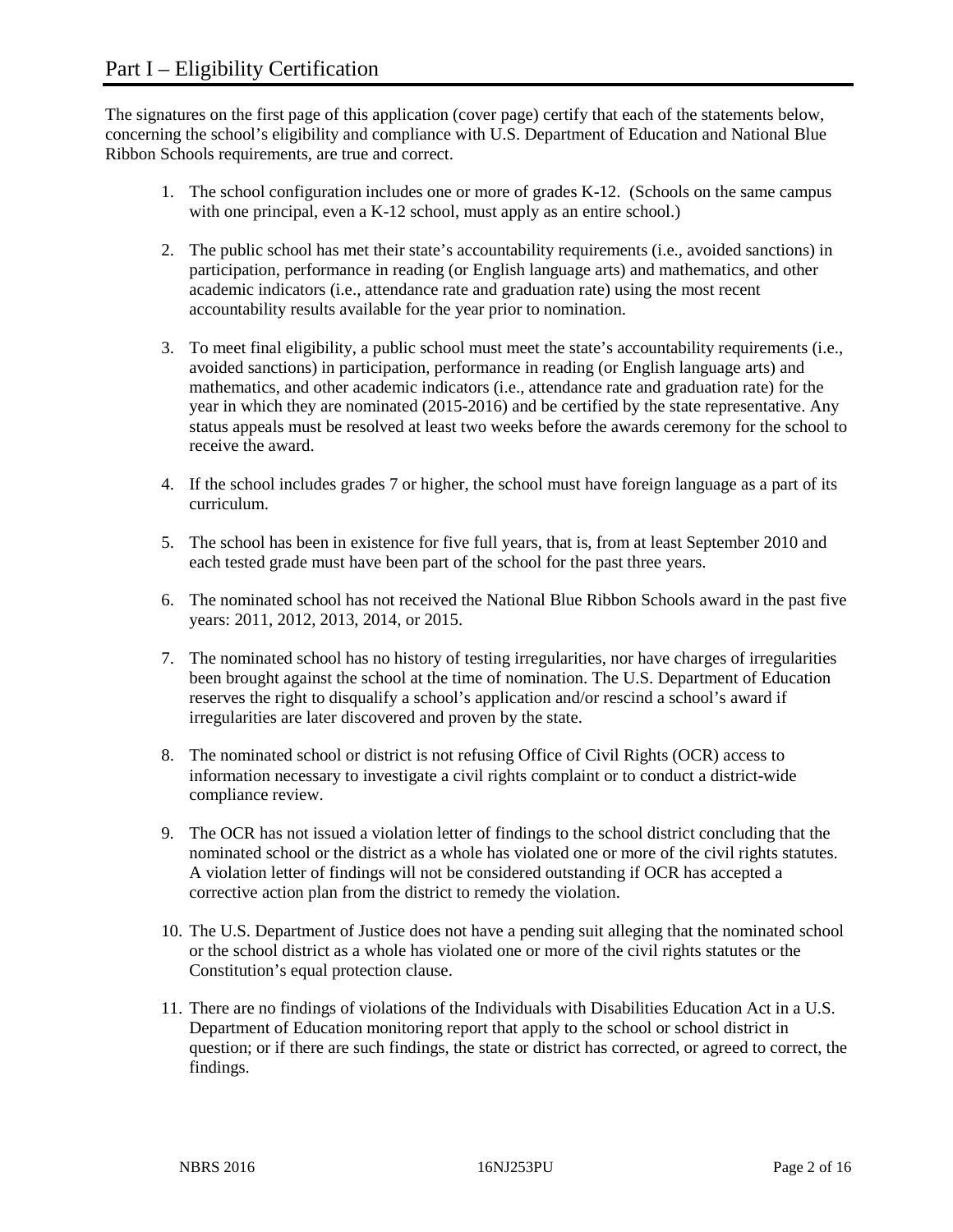#### **Data should be provided for the most recent school year (2015-2016) unless otherwise stated.**

#### **DISTRICT**

1. Number of schools in the district  $1$  Elementary schools (includes K-8) (per district designation): 0 Middle/Junior high schools 0 High schools 0 K-12 schools

#### 1 TOTAL

**SCHOOL** (To be completed by all schools)

- 2. Category that best describes the area where the school is located:
	- [] Urban or large central city [ ] Suburban with characteristics typical of an urban area [X] Suburban [ ] Small city or town in a rural area [ ] Rural
- 3. Number of students as of October 1, 2015 enrolled at each grade level or its equivalent in applying school:

| Grade                           | # of         | # of Females | <b>Grade Total</b> |
|---------------------------------|--------------|--------------|--------------------|
|                                 | <b>Males</b> |              |                    |
| <b>PreK</b>                     | 13           | 13           | 26                 |
| $\mathbf K$                     | 16           | 19           | 35                 |
| 1                               | 18           | 14           | 32                 |
| $\overline{2}$                  | 18           | 10           | 28                 |
| 3                               | 7            | 13           | 20                 |
| 4                               | 12           | 12           | 24                 |
| 5                               | 5            | 18           | 23                 |
| 6                               | 10           | 11           | 21                 |
| 7                               | 0            | 0            | 0                  |
| 8                               | 0            | 0            | 0                  |
| 9                               | 0            | 0            | 0                  |
| 10                              | 0            | 0            | 0                  |
| 11                              | 0            | 0            | 0                  |
| 12 or higher                    | 0            | 0            | 0                  |
| <b>Total</b><br><b>Students</b> | 99           | 110          | 209                |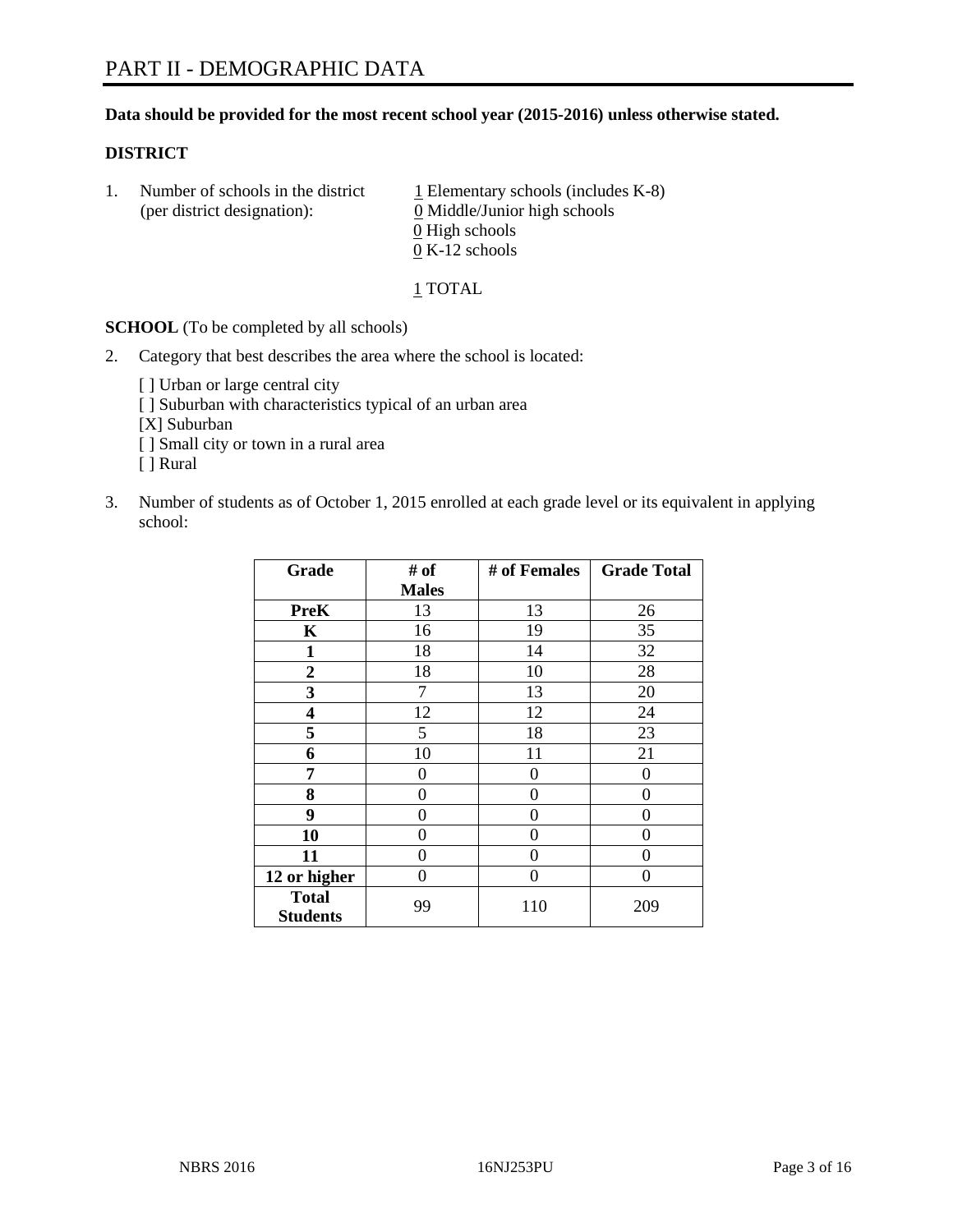the school: 4 % Asian

4. Racial/ethnic composition of  $\qquad \qquad \underline{0}$  % American Indian or Alaska Native 2 % Black or African American 2 % Hispanic or Latino 1 % Native Hawaiian or Other Pacific Islander 84 % White

- 7 % Two or more races
	- **100 % Total**

(Only these seven standard categories should be used to report the racial/ethnic composition of your school. The Final Guidance on Maintaining, Collecting, and Reporting Racial and Ethnic Data to the U.S. Department of Education published in the October 19, 2007 *Federal Register* provides definitions for each of the seven categories.)

5. Student turnover, or mobility rate, during the  $2014 - 2015$  school year:  $10\%$ 

This rate should be calculated using the grid below. The answer to (6) is the mobility rate.

| <b>Steps For Determining Mobility Rate</b>         | Answer |  |
|----------------------------------------------------|--------|--|
| (1) Number of students who transferred to          |        |  |
| the school after October 1, 2014 until the         |        |  |
| end of the 2014-2015 school year                   |        |  |
| (2) Number of students who transferred             |        |  |
| <i>from</i> the school after October 1, 2014 until | 14     |  |
| the end of the 2014-2015 school year               |        |  |
| (3) Total of all transferred students [sum of      | 21     |  |
| rows $(1)$ and $(2)$ ]                             |        |  |
| (4) Total number of students in the school as      | 209    |  |
| of October 1, 2014                                 |        |  |
| $(5)$ Total transferred students in row $(3)$      | 0.100  |  |
| divided by total students in row (4)               |        |  |
| $(6)$ Amount in row $(5)$ multiplied by 100        | 10     |  |

6. English Language Learners (ELL) in the school:  $0\%$ 

0 Total number ELL

Specify each non-English language represented in the school (separate languages by commas):

- 7. Students eligible for free/reduced-priced meals:  $0\%$ Total number students who qualify:  $\qquad 0$
- 8. Students receiving special education services: 14 %

29 Total number of students served

Indicate below the number of students with disabilities according to conditions designated in the Individuals with Disabilities Education Act. Do not add additional conditions. It is possible that students may be classified in more than one condition.

| 5 Autism                              | 0 Orthopedic Impairment                 |
|---------------------------------------|-----------------------------------------|
| 0 Deafness                            | 9 Other Health Impaired                 |
| 0 Deaf-Blindness                      | 12 Specific Learning Disability         |
| 1 Emotional Disturbance               | $1$ Speech or Language Impairment       |
| 0 Hearing Impairment                  | 1 Traumatic Brain Injury                |
| 0 Mental Retardation                  | 0 Visual Impairment Including Blindness |
| $\underline{0}$ Multiple Disabilities | <b>0</b> Developmentally Delayed        |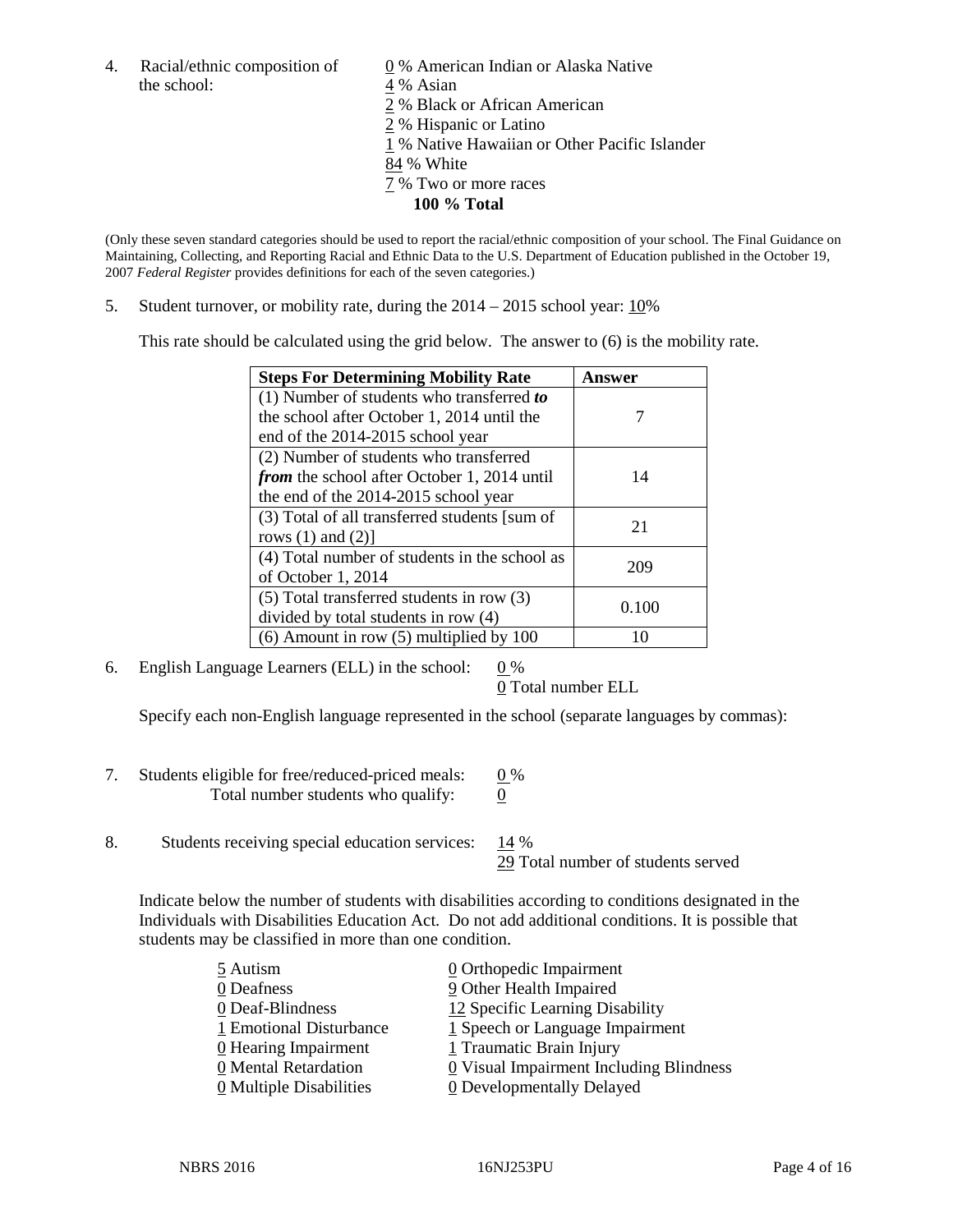- 9. Number of years the principal has been in her/his position at this school:  $6$
- 10. Use Full-Time Equivalents (FTEs), rounded to nearest whole numeral, to indicate the number of school staff in each of the categories below:

|                                       | <b>Number of Staff</b> |
|---------------------------------------|------------------------|
| Administrators                        |                        |
| Classroom teachers                    | 15                     |
| Resource teachers/specialists         |                        |
| e.g., reading, math, science, special | 14                     |
| education, enrichment, technology,    |                        |
| art, music, physical education, etc.  |                        |
| Paraprofessionals                     | 3                      |
| Student support personnel             |                        |
| e.g., guidance counselors, behavior   |                        |
| interventionists, mental/physical     |                        |
| health service providers,             | 5                      |
| psychologists, family engagement      |                        |
| liaisons, career/college attainment   |                        |
| coaches, etc.                         |                        |

- 11. Average student-classroom teacher ratio, that is, the number of students in the school divided by the FTE of classroom teachers, e.g.,  $22:1$  13:1
- 12. Show daily student attendance rates. Only high schools need to supply yearly graduation rates.

| <b>Required Information</b> | 2014-2015 | 2013-2014  | 2012-2013  | 2011-2012 | 2010-2011 |
|-----------------------------|-----------|------------|------------|-----------|-----------|
| Daily student attendance    | 96%       | 95%        | 95%        | 93%       | 93%       |
| High school graduation rate | $0\%$     | $\gamma\%$ | $\gamma\%$ | 9%        | 0%        |

13. **For high schools only, that is, schools ending in grade 12 or higher.** 

Show percentages to indicate the post-secondary status of students who graduated in Spring 2015.

| <b>Post-Secondary Status</b>                  |    |
|-----------------------------------------------|----|
| Graduating class size                         |    |
| Enrolled in a 4-year college or university    | 0% |
| Enrolled in a community college               | 0% |
| Enrolled in career/technical training program | 0% |
| Found employment                              | 0% |
| Joined the military or other public service   | 0% |
| Other                                         | 0% |

14. Indicate whether your school has previously received a National Blue Ribbon Schools award. Yes No X

If yes, select the year in which your school received the award.

15. In a couple of sentences, provide the school's mission or vision statement.

Essex Fells School, where Studies Pass Into Character.

16. **For public schools only**, if the school is a magnet, charter, or choice school, explain how students are chosen to attend.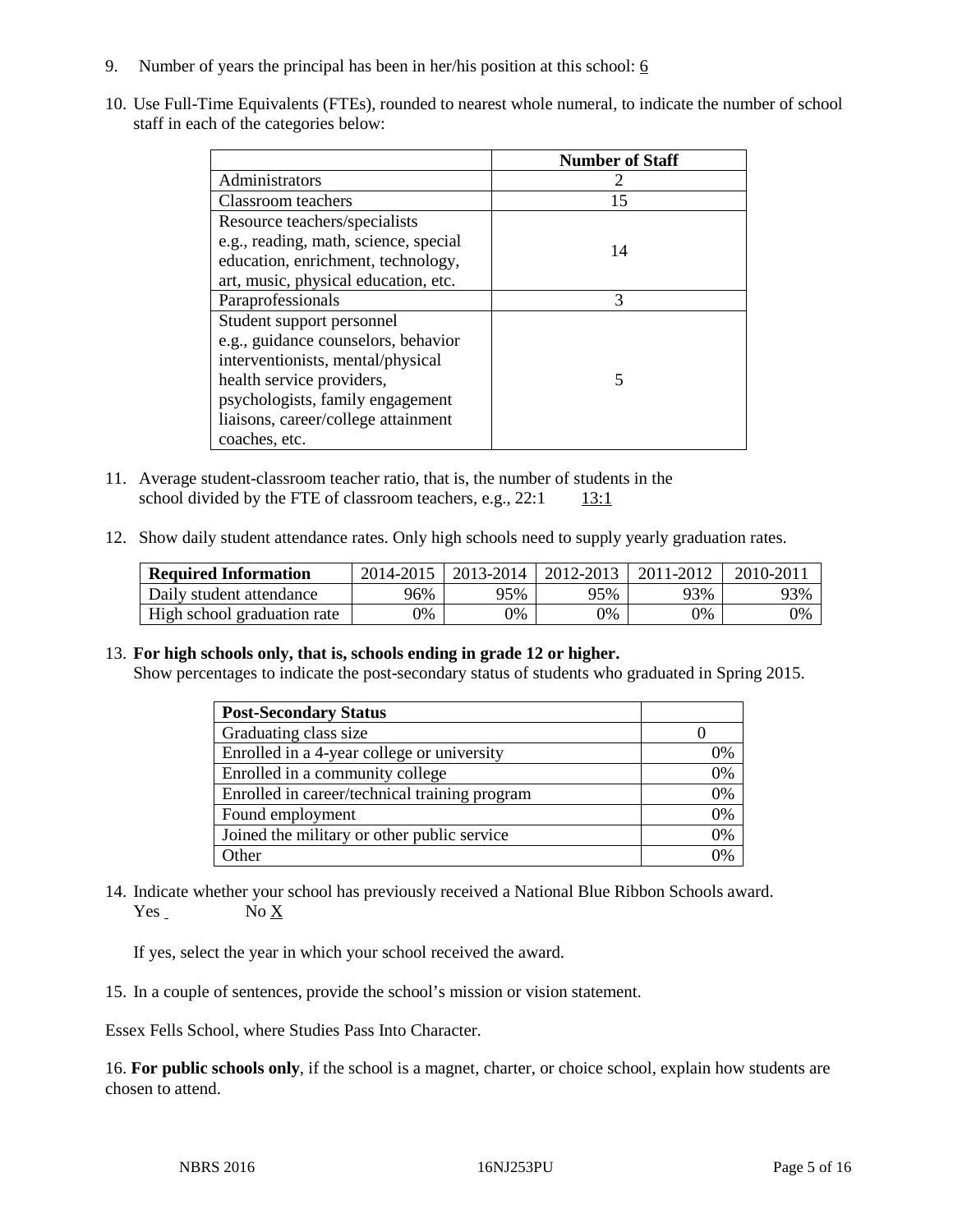# PART III – SUMMARY

Essex Fells is a small, close-knit, suburban town made up of multigenerational families and dedicated community members. Alumni regularly visit Essex Fells School to revel in the progress while maintaining its traditions and reflect on their fond memories from elementary days past. Recently, the Superintendent gave a tour to the graduating class of 1965 who was enamored with the charm and timeless nostalgia it brought back. Essex Fells, a purely residential town, takes pride that EFS serves all students of the community from preschool through grade six and has frequently been referred to as the "gem" of the neighborhood. The school is comprised of two buildings on the same campus. The Primary Building hosts Preschool through Grade Three students and the Upper Building, Fourth through Sixth Grades. A rotunda separates the two allowing students to travel between them on a daily basis to attend "Specials" classes.

With two class sections at each grade level and an average class size of thirteen within a fully inclusive setting, the staff is able to tailor strategies to each child's learning style. Full time general and special education teachers educate the students in a team teaching approach one hundred percent of the day. In an effort to build consistency, grade level planning time is incorporated into their schedules daily. Cross grade level articulation is also encouraged and supported to build preparedness and a progression of expectations between grades. Teachers, administration, parents, and support staff pride themselves on knowing each student on a personal level and collectively sharing knowledge and experiences with each other about the learners to best meet their needs. One way this is evident is through our Intervention and Referral Services Team and monthly Student Progress Meetings. Each child identified as needing support other than what is provided in the classroom is discussed at length with the Superintendent, Learning Consultant, School Psychologist, I&RS/504 Coordinators, Speech/Language Therapist, Basic Skills Instructor, Art Therapist, current and past teachers to determine what additional supports/services could be provided to meet the student's needs. The School Nurse, Occupational Therapist, Physical Therapist, and Specials teachers are consulted along with the parents and students themselves to paint an accurate picture of the learner as a whole child. Essex Fells School front-loads supports in the lower grades in an effort that the proactive approach will build students' foundational skills as they develop and grow throughout the grades. Basic Skills, enrichment, and speech push-in support add to the pyramid of supports in place at the youngest grades. This approach has proven successful as students develop into mature learners and are measured by district and State assessments. Student growth is tracked with multiple measures and results are analyzed regularly to inform and modify future instruction.

The families of Essex Fells trust in the academic decisions the Board of Education and Administration have set forth for the school district. The BOE is made up of five committed parents who work cooperatively with administration to best advocate for the community and all students who attend EFS. Community leaders and residents are proud of the school's accomplishments and work closely with the staff to build a relationship between its students and townspeople. The Essex Fells Police Department, Fire Department, Mayor and Council, and various committees work with the school community to insure we develop a sense of pride in the town for the students to pass down through generations. This relationship is evident as the 6th graders participate in impactful experiences with town leaders. A few examples are: the Mayor taking the 6th graders on a tour of NYC and the 9/11 museum to share his experiences of the events that day. His reflections of the trip experience are incorporating into his graduation address at commencement. The students work with parent attorneys for several weeks to develop a Mock Trial that is heard in Newark Federal Court by a parent who is also a Federal Court Judge. In addition, Police Officers walk through the school regularly and work with students through the LEAD program. Furthermore, 6th graders attend the borough's Veteran's Day ceremony at Borough Hall and invite the Veterans back to the school for a reception where they engage in a question and answer dialogue about their time in the service.

The town can be proud that EFS is known for small class size, inclusive educational settings, individualized instruction with one on one attention, and consistent and ongoing home/school communication within a nurturing environment. The academic rigor paired with developmentally appropriate character education supports, lead only to the success and growth of every student that walks the halls of EFS both scholastically and social-emotionally. With our highly trained staff members, cutting edge technology, and high academic standards and performance there is no surprise that we are considered by some as that high achieving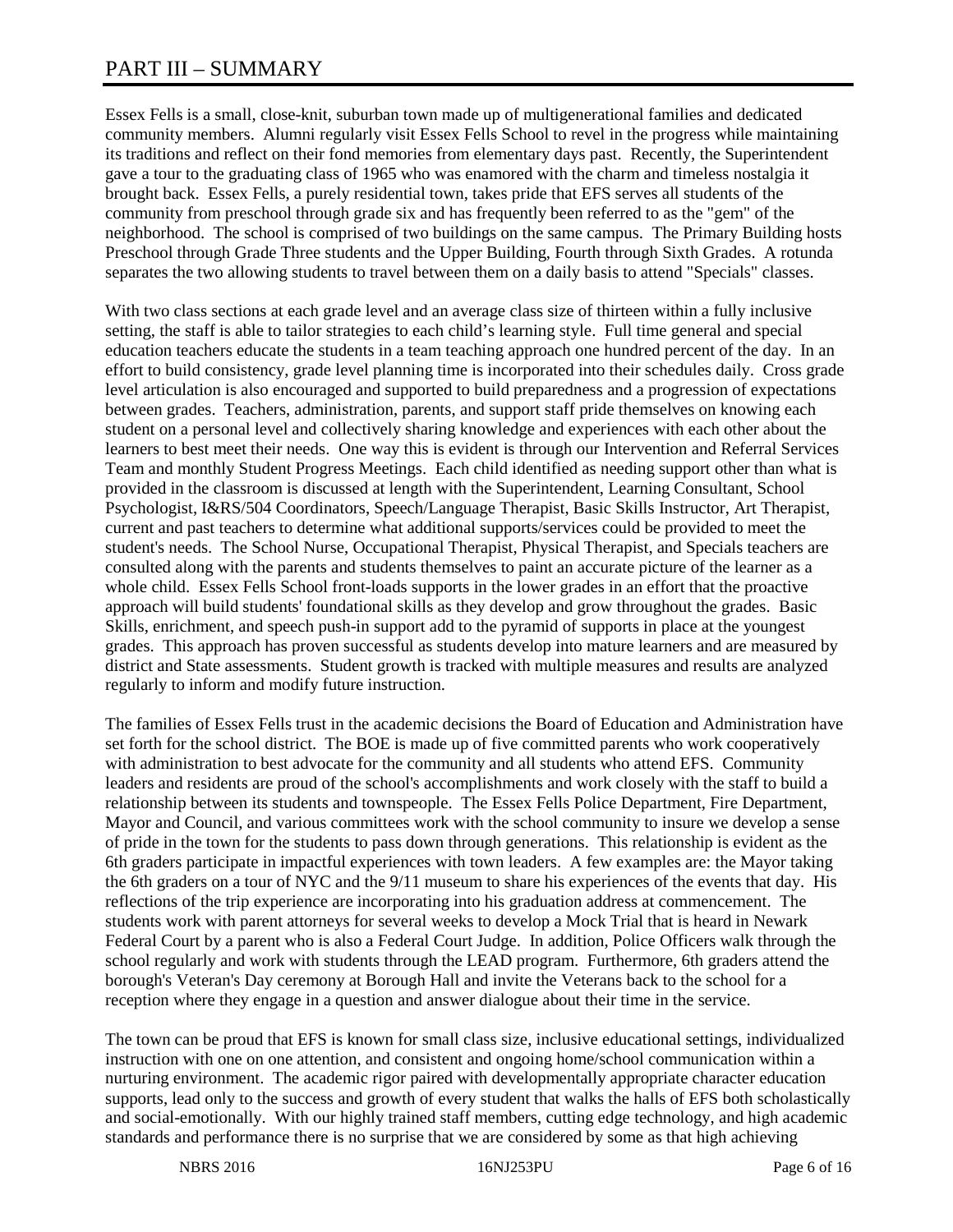"private public school."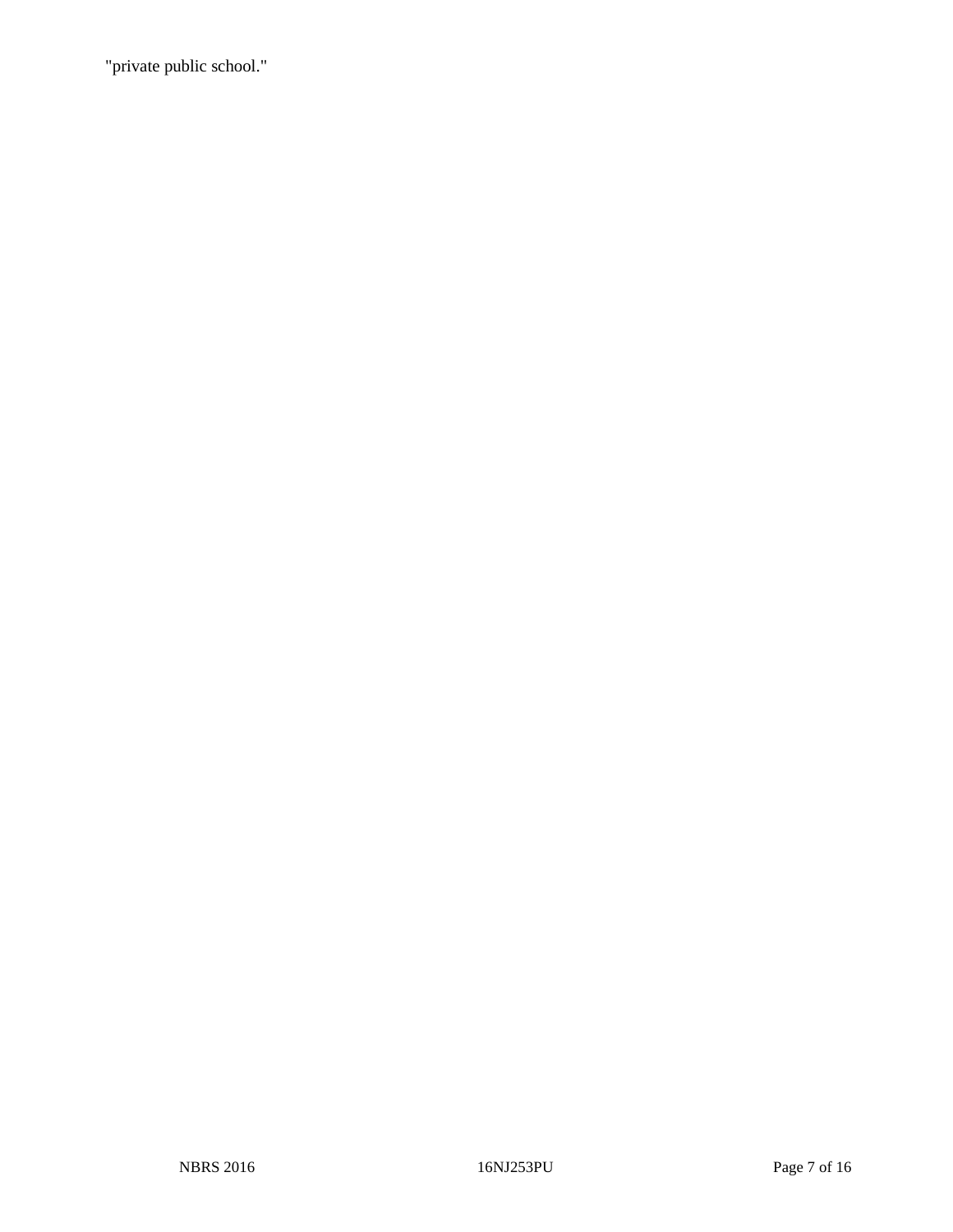# 1. Core Curriculum:

Essex Fells School provides Preschool through Sixth Grade students with a rich and rigorous curriculum. Preschool students attend a three-hour session where instruction is engaging and encapsulates appropriate developmental activities. The fully inclusive classroom boasts two highly effective teachers who work cooperatively to identify student needs and set the foundation for academic success. Preschool students participate in daily specials as part of an enriching curriculum. Language Arts milestones include the introduction of phonemic awareness and the FUNdations Reading Program. Gross and fine motor skills are both gained and strengthened through the use of small group activities and one-to-one teaching models. Independence is fostered through tray work focused on self-help skills, fine motor development, academic reinforcement, and real life connections. Students transitioning into Kindergarten from EFS Preschool are ready to learn and flourish with the opportunities presented in the early childhood curriculum.

Teachers in each successive grade work collaboratively to adequately prepare students for each grade level. The primary grades, kindergarten through third, create engaging learning environments through multisensory approaches. Teacher's implement benchmark assessments in order to address the specific learning goals of each student. In Language Arts, teachers individualize small reading instruction through Developmental Reading Assessment Scores. Guided reading opportunities allow students to gain fluency, comprehension and oral reading skills while working closely with a teacher. Moreover, students improve reading skills through close readings of Anthology texts during whole group instruction. Multiple Language Arts blocks are dedicated to implementing the foundational tools to become exceptional writers. Extensive and consistent unit studies provide writing instruction for mastery of frameworks and genres. Students apply learned concepts through modern online programs such as StudyIsland and RAZkids. Students gain a strong understanding of language in the FUNdations Reading Program implemented through third grade. In order to strengthen core areas of language, both lower and upper grades complete grammar units focused on the conventions of writing and vocabulary along with their application across the curriculum. The teachers supplement where needed in order to support lower level learners and routinely modify assignments. Each school year begins with individual assessments that identify each student's learning level. Assessments are compared to identify similarities in the ranking measures. Teachers review multiple means of assessments to target the best learning style for each student. Further, through Individualized Education Plans, special education students are monitored through behavior analysis as well as targeted goals and objectives. Though the curriculum is plentiful in resources, teachers supplement based upon individual class needs. While the core curriculum is a significant guideline, teachers do not find it binding. Primary grade instruction is teacher guided and tailored to foundational skill sets while the upper grade students are encouraged to become independent learners.

Social Studies instruction has been designed with respect to the expectations set forth in the New Jersey Core Curriculum Content Standards. Teachers instill key concepts regarding communities at local, state, and national levels. Students in the lower grades study the significance of local community aspects and leaders, a students place in relation to these locations and how this further branches out to a larger scale. Significant historic events and leaders comprise social studies coursework and expand into the upper grades. Within these grades, studies incorporate U.S. history and later ancient civilizations. Recently, teachers have implemented current event articles through the programs Newsela and Achieve3000. Through each program's reading level identification, students are exposed to relevant social information while maintaining their individual learning levels. This approach to learning allows student to access Language Arts and Social Studies simultaneously.

Science and Math curricula are intertwined as most recently evidenced in Science Technology Engineering Arts and Math programming. Curricular science approaches include STEAM initiatives and interactive learning. Currently, the science initiatives align to the approaching Next Generation standards and are therefore under continuous revision. Teachers imbed opportunities for students to work beyond the classroom in order to tie curriculum standards to life skills. Students participate in engaging learning opportunities that apply knowledge from multiple subject areas to global concepts. Through STEAM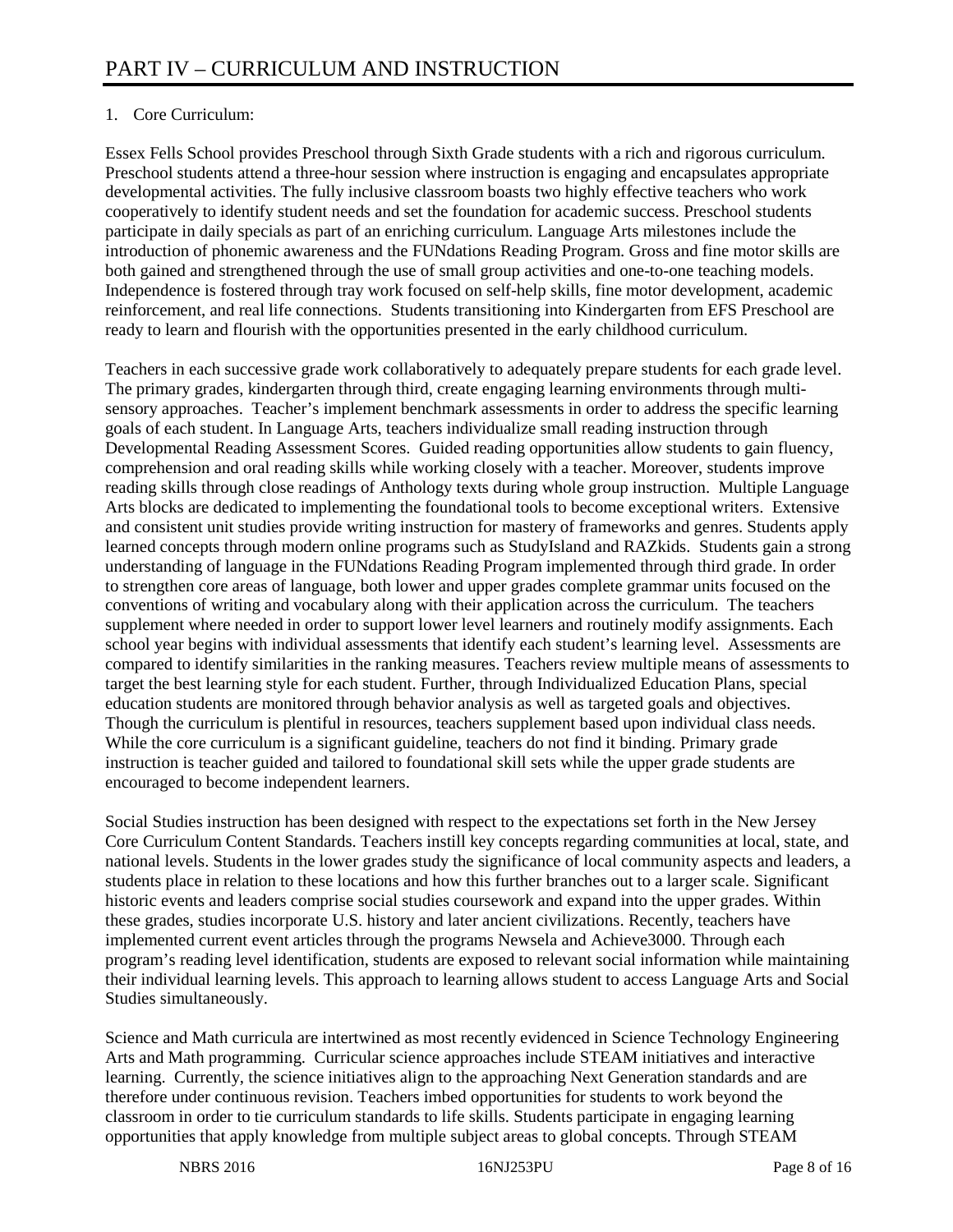initiatives, teaching teams collaborate to provide rich learning environments and hands on approaches to learning. Students develop leadership and team building skills within this college and career readiness path. This further supports the sixth grade's seamless transition into the regional middle/high school. The sixth grade team works cooperatively with the regional middle school to ensure that students are well prepared and easily acclimated.

In addition, the recently implemented TREP\$ Marketplace, which is an abbreviation of Entrepreneur encourages and supports students in creating, marketing, and selling products to the school community. This learning strategy provides students with independent learning skills while aligning to curriculum grade level goals. Teachers at each grade level implement age appropriate science and math lessons while simultaneously challenging student development. Teachers in the lower grades, emphasize the use of manipulatives to foster concrete learning experiences. Within every grade level, student centered investigative learning promotes fundamental content knowledge and is observed through daily math blocks. Fully inclusive classroom models allow for small group instruction to support students that require extensive support. Further, math practices extend to include technology programs such as IXL and Study Island. Students access relevant course topics through both whole class instruction and independent study. The progressive approach to using technology within math allows students multiple means of learning. Students performing above grade level utilize online accounts to strengthen skills beyond the classroom. Johns Hopkins Center for Talented Youth is contracted for students performing more than one grade level above in Language Arts and/or Math as an enrichment opportunity in addition to their grade level curriculum.

#### 2. Other Curriculum Areas:

Curriculum takes on many faces at Essex Fells School, as learning opportunities often extend outside of core subjects and even beyond classroom walls. Utilizing content areas in new ways has supported the district's ability to develop learners who are truly college and career ready. The recent pilot of a Science Technology Engineering Arts Mathematics (STEAM) program, funded through efforts from the Essex Fells Foundation for Educational Excellence, was spearheaded by the school's Art Teacher and select content area teachers. This hands-on and innovative program has exceeded expectations of incorporating the arts into classroom subject matter in ways that both enrich curriculum studies and further engage students. In addition to STEAM, Essex Fells focuses its efforts to utilize both pre-existing programs, and newly designed courses, as a consistent component of education. Students of all ages attend Art, Technology, Physical Education, Music, Art Class Meeting, and Media classes on a weekly basis; fine-tuning skills and extending their exposure to new mediums in educational practice.

Recent additions to the Art department include an in-house kiln, four pottery wheels, and the exploration of 3D printer usage. These, and a variety of other resources are utilized as part of an annual Music, Art and Technology Show. At this "gallery" event, multimedia projects completed from Technology classes cover the school's hallways and splash brightly across computer screens and IPads, displaying cutting edge work from the early ages of preschool and beyond. The evening opens with an instrumental and choral performance followed by pockets of musicians lining the halls to provide music during the art/tech presentation. In support of independent selection, students at the school can also enroll in orchestra, band, chorus, and small-group instrumental programs. An emphasis on tradition is formally exhibited during all school-wide concerts through the singing of the school's alma mater, "Hail Essex Fells", a song know by all.

Success beyond core curriculum drives the educators at Essex Fells to open new doors for the students attending. A one-to-one laptop initiative in grades 3-6 allows the daily whole-class use of progressive programs such as Achieve3000, Rosetta Stone, Google Docs and Classroom, and Newslea. Students are also provided with individual email accounts, external hard drives, and website accounts, extending access after school hours and giving the option for independent practice. Media classes introduce students to a multitude of authors and texts as they access databases and compile research for assignments in different content areas. Through the Media program, accomplished authors visit Essex Fells to review the impacts literature has had on their lives. Technology such as Smart boards and document cameras can be found in almost all content areas, yet not everywhere. Students at Essex Fells begin learning cursive penmanship in second grade, increasing its inclusion in the curriculum year after year. This traditional writing practice, often deemed "ancient", is highly regarded by the school's educators for its influence on student writing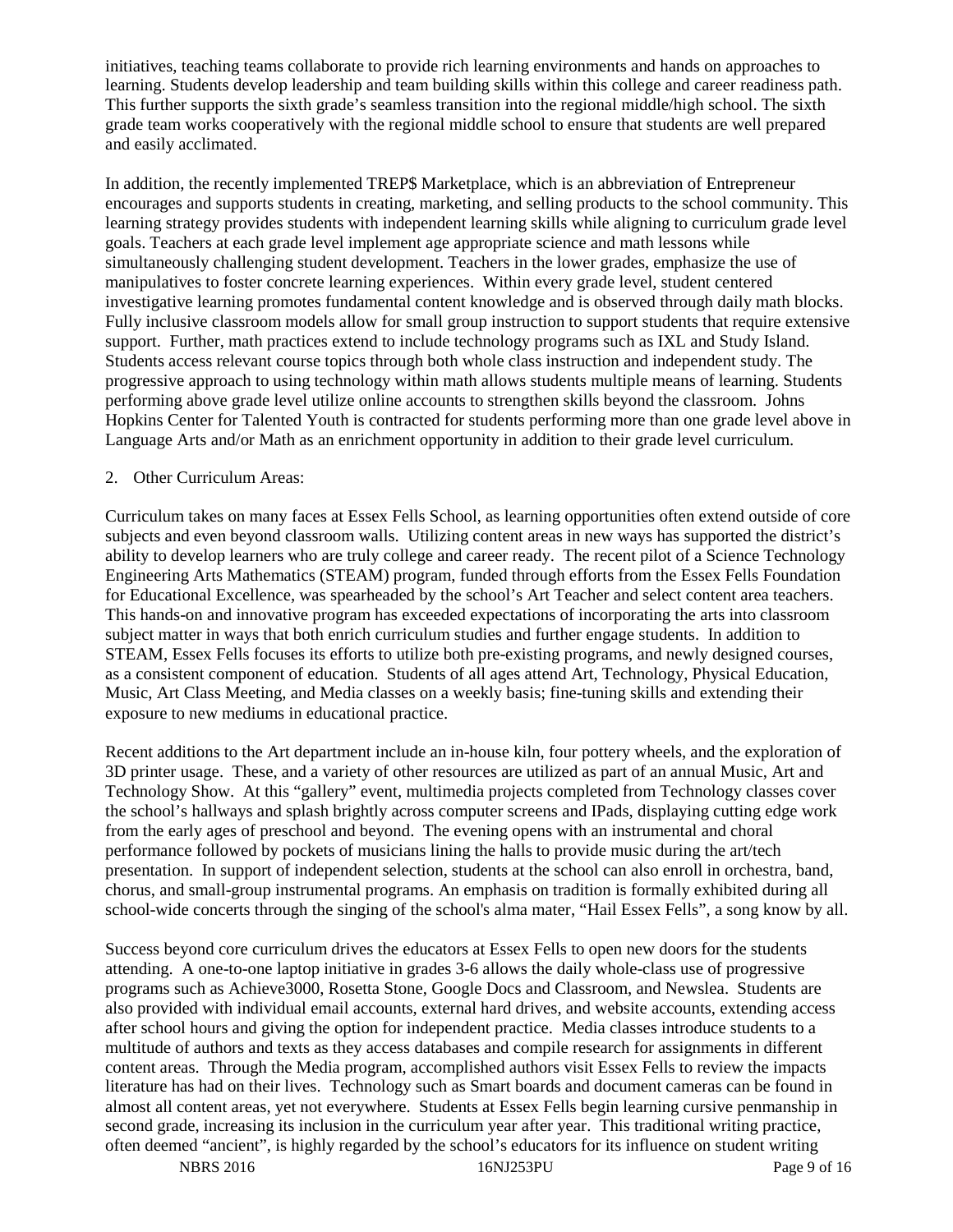### fluency.

Physical Education, Health, and L.E.A.D. classes at Essex Fells work to develop the children's awareness for fitness and daily life choices. PE classes address sports skills and overall fitness with focus on team building, strategical approaches, and sportsmanship. Whole school PE events are scheduled annually including Olympics and Project ACES. At every grade level the curriculum works towards growth in mental and physical development. Students work with peers to discuss the importance of "healthy living" for today and tomorrow. The school also focuses on supporting others in their efforts to maintain a life of health as well, participating in fundraising events such as Jump Rope for Heart. The 2015-2016 classes recently raised funds and awareness, attaining a new personal donation record that surpassed \$25,000. Focus on nutrition can also be found in the daily lunchroom at the Elementary School. Children select lunch from a fully organic menu, balanced by fresh vegetables and fruits five days a week.

Art Class Meetings are a unique program hosted by the school's Art Therapist, who meets each week to discuss character education with classes. The students use art as a method of reflection and expression after they take part in open discussion. The design of this course allows children to review topics of acceptance, confidence, peer interactions, and conflict resolution. This development of a positive learning culture greatly aids in the sense of community that exists amongst all at Essex Fells.

3. Instructional Methods and Interventions:

Essex Fells School approaches instruction in a progressive, open-minded, and thorough manner. Programs and curriculum are revised and updated to align with the latest standards-based research on a continual basis. Teachers have daily team planning periods to insure students across a grade level are receiving the most effective and comprehensive lesson delivery possible. The teaching staff has been proactive about aligning curriculum as soon as standards changes are made. They make necessary curriculum changes to insure those minimum requirements are far exceeded through unique, genuine, and authentic learning opportunities in their classrooms. Students use technology as an everyday tool in their learning. Over the last several years, through a one-to-one laptop initiate in the upper grades, I-Pads to support educational apps and emersion World Language curricula, desktops in every classroom and Media Center, Smart Boards, Document Cameras and the numerous leveled web based programs the students utilize on a regular basis, it is no wonder why they had a seamless transition to the next generation of State assessments. Individual student data from the numerous programs enable the faculty to identify and pinpoint student strengths and weaknesses on an ongoing basis in order to modify and tailor student programming to their level.

The Intervention and Referral Services Team and Child Study Team meet monthly to review and modify plans for every student identified by a teacher and discuss possible future candidates for supplemental services. Whether a need is academic such as basic skills instruction to fill in identified gaps in skills acquisition or enrichment programming beyond the grade level curriculum differentiation, a plan will be developed with all stakeholders and reviewed after 10 weeks to make further recommendations for the intervention. In the event of a behavioral or emotional need, interventions such as a behavior plan, social skills, mentors, or art therapy can be scheduled and will again be monitored and modified on a short-term basis. The team is constantly brainstorming innovative and effective approaches to support the students, teachers, and parents when a student is not meeting the expectations of the grade level.

In addition to typical teacher correspondence, parents are contacted on a regular basis to complete the triad of support when a student is receiving supplemental services. A comprehensive arsenal of informal and formal assessments track our students growth over their tenure at Essex Fells School. Traditional teacher observation and functional student performance are paired with standardized assessments such as Developmental Reading Assessments, AimsWeb, Measurement of Academic Progress, and Partnership for College and Career Readiness to create a student profile that encompasses a look at student performance from a global perspective. Input from parents, the school psychologist, District Art Therapist, and teachers round out the comprehensive picture, which is considered when discussing a student's progress. Much of the success EFS experiences can be attributed to each individual child being examined not solely through their academics but also through a child's social-emotional development as well.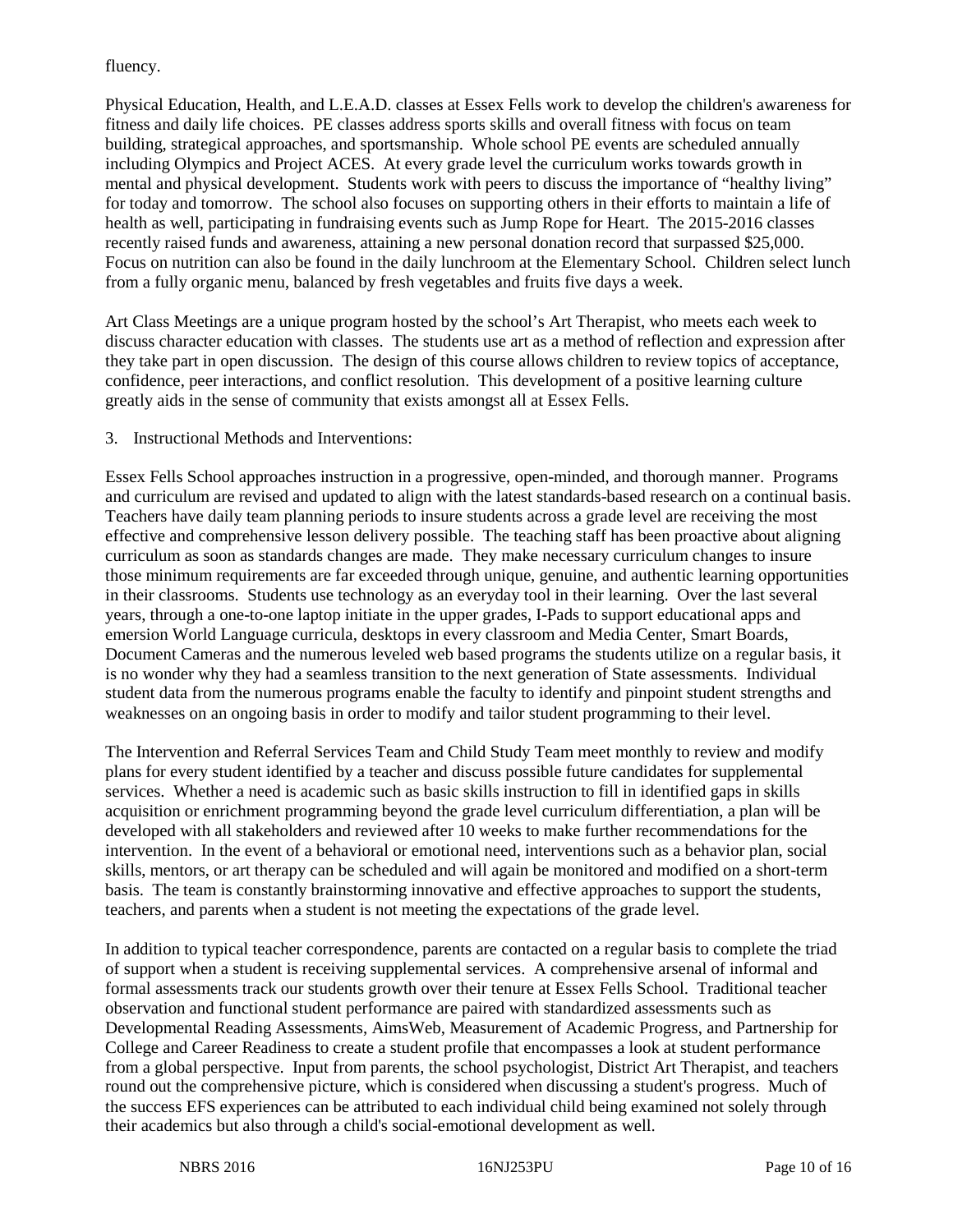4. Assessment for Instruction and Learning and Sharing Assessment Results:

Essex Fells School is committed to providing a thorough and well-diversified picture of each student through multiple measures on an ongoing and consistent schedule. Teacher observation combined with district created assessments and standardized tests give a sense of how the whole child performs in comparison to themselves, their peers, as a grade, school, state-wide and nationally. The students of Essex Fells School learn at a very young age that they are accountable for their work and that they must take pride in each task to best reflect their true abilities. After each assessment period, data is shared with staff and analyzed as grade level teams to identify students that may need further support or extended challenges to meet their full potential. Assessment data such as the graphs from Measurement of Academic Progress are shared with parents two to three times per year to track student growth and interpret what needs, if any, the child is exhibiting through that growth measure. Developmental Reading Assessments and Lexile Levels are also used to determine a child's growth is progressing at a developmentally appropriate rate.

Teachers utilize short skill based assessments on a daily and weekly basis to create and modify lessons and groups to target specific areas of weakness/enrichment for instruction. In addition, student portfolios are developed to review with parents and future teachers as a timeline of learning. Computer administered assessments and programs such as MAP and Achieve 3000 along with our technology rich curriculum have proven to prepare students for the next generation of state assessments as evidenced by our level of success on the recent implementation of the Partnership for Assessment of Readiness for College and Career tests. Essex Fells is pleased that the parents in our educational community valued the importance of this assessment through a one hundred percent participation rate in its initial administration. BOE members and parents have commented on the high performance of EFS students on the PARCC tests and were pleased with the consistency across grade levels and subject areas.

Essex Fells staff maintains current pedagogical skills though ongoing professional development opportunities including long-term in-service training and short term outsourced workshops. The teachers consistently reflect on their lessons as part of the observation/evaluation process. In addition, the Student Growth Objective mandate is a valid process at EFS, rather than a compliance indicator. Teachers approach their craft in a serious and committed manner providing the students not only a top rated education but also positive role models in all facets of their learning.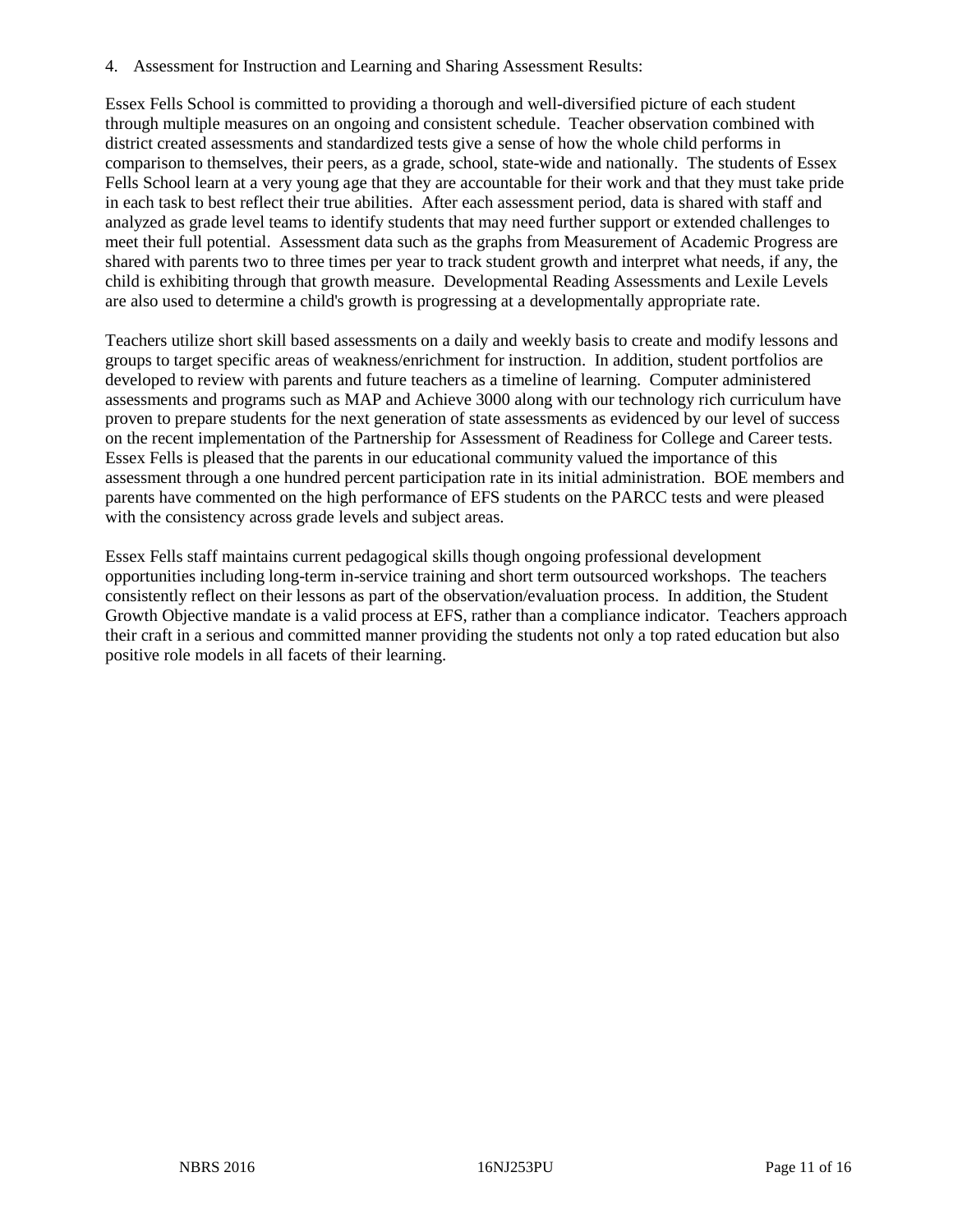## 1. School Climate/Culture:

Essex Fells School begins each day with a positive message from the Superintendent/Principal, along with a 6th grade volunteer, from the Project Wisdom program. This message is often woven into reflective writing assignments and discussions within the classrooms. Lessons such as these contribute to the confidence and trustworthiness the EFS Community feels towards the teachers who consistently maintain the school's structure of excellence. EFS educators transcend their personal values through the implementation of authentic curriculum and self-selected professional development.

Monthly Spirit Meetings are hosted on the first Friday of each month for the entire school community where expectations are reaffirmed and students are recognized for showing acts of Respect, Responsibility, and Kindness. These sessions also take time out to acknowledge students' positive academic accomplishments through our Bengal Pride Award Initiative. It is an environment that exudes school pride through reflection on values, goals, and daily mindfulness. Student council directed themes stimulate cohesiveness amongst the student body as evidenced by the use of peer buddies between 6th graders and preschool/kindergarten students and mascot leadership. To conclude each meeting, the value of tradition is expressed through a choral reciting of the EFS chant. Excitement echoes as students proudly announce, "Good, Better, Best! Never let it Rest! Until Your Good is Better and Your Better is Best! Go Bengals!"

Weekly Class Meetings guided by the district Art Therapist reinforce the behaviors that support a positive climate and culture conducive to learning and growing at EFS. Students generate genuine discussions focused on conflict resolution, confidence building, and effective communication skills. Mentor relationships are assigned and developed as needed to assist students requiring peer support and others in need of assertiveness training. The students' ability to foster a positive learning environment through implementation of these skills, results in recognition through "Bengal Pride Awards". A themed initiative of earning 200 school-wide awards is developed annually. Attainment of this goal results in recognition through an innovative party/trip. Themes such as "Soaring to New Heights" and "We're all Different Fish but we Swim Together" come to life as students take part in multi-sensory and engaging activities both on and off campus.

The students come together for several all school activities such as the Earth Day Glen Clean-Up to build camaraderie within the school family. 5th and 6th grade students begin and end each year with activities focused on team-building. In September, a ropes course trip and sleepover promote new relationships among the students encouraging each other through numerous team building activities. In June, a rockclimbing trip and camping sleepover including adventure education obstacles culminate the year solidifying the importance of teamwork, trust, and encouragement among each other.

In addition to funding the all school party, the Essex Fells Parent Teacher Association and Educational Foundation provide numerous opportunities for our students and staff to extend the learning beyond the boundaries of our school budget. A Musical, Variety Show, Study Hall, Cultural Arts Programs, After School Enrichment Classes, Teacher Appreciation acknowledgement, Lunch Clubs, and pilot programs such as Science Technology Engineering Arts and Math only scratch the surface of the commitment these organizations exhibit towards enriching the opportunities at EFS. This priceless collaboration between community and school drives success beyond the limits of the classroom.

2. Engaging Families and Community:

"We, the teachers, students, parents, and administration of the Essex Fells School, comprise a vibrant, interwoven community with shared goals and values. Each of us is an important contributor to the success of the entire community. We are an established community of learners – but also a community with values that go beyond academic achievement. Our goals include the constant promotion of civility and support for one another." The preceding statement is the opening comment from our Parent/Student Handbook and establishes the accountability each stakeholder holds for the success of Essex Fells School, it's students,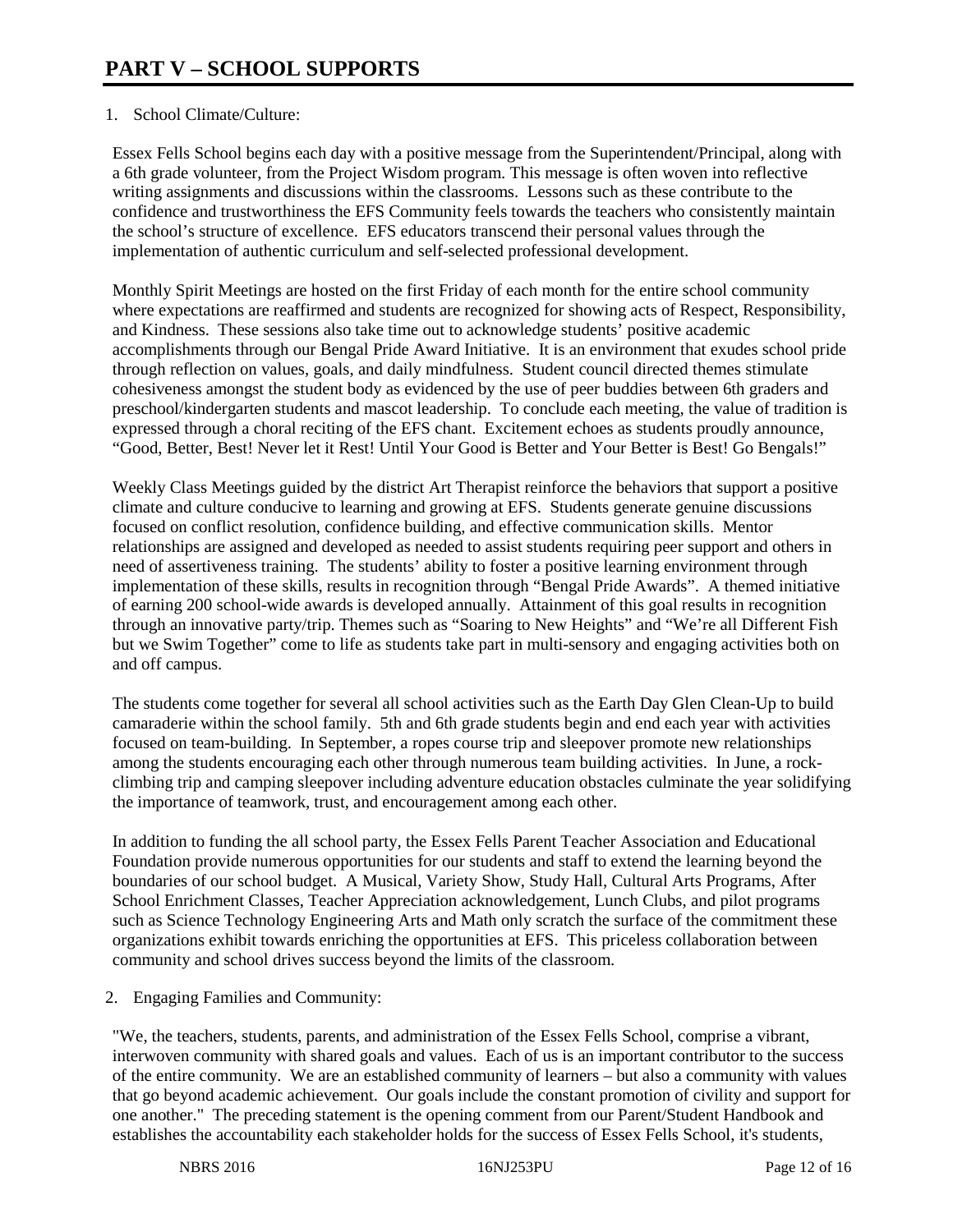and community.

Due to our small class sizes, the teachers are able to develop a personal relationship with each family he/she serves. Weekly correspondence to each family at EFS is a regular occurrence. Positive accomplishments within the classroom are shared with parents via phone call or e-mail. Conversely, if a student should earn lower than a 70% on any given assignment, the parents are also contacted to discuss the preparation and a plan of remediation moving forward. Personalized comments on report cards along with face to face conferences in the fall and spring formally address student progress; however, numerous meetings take place in between those opportunities should a teacher or parent deem it necessary.

This year a parent portal was introduced to all parents of preschool through 6th grade students. This online tool offers parents an opportunity to review student progress through a grade book format of assignments, assessment, and corresponding comments. In addition, report cards are fully electronic and can be accessed by parent through any device. Teachers can track parent access and determine whether a parent has logged in to view student progress and to what frequency. Parent Visitation is an event when nearly all families come to spend time in the classrooms to capture a reference as to where, how, and with whom their child interacts on daily basis making grades and feedback more contextual.

A weekly school-wide bulletin titled The Week At A Glance is developed and disseminated via our electronic community outreach system. Upcoming events, an address from the Superintendent, PTA Press, Student Council News, Borough opportunities for students, and special school events are all included. Parents are welcome to attend events at the school, which are broadcasted through the WAAG. A recent special activity advertised through the WAAG was Family Fun Night. No homework was assigned and families were asked to spend quality time together. They write a short description about what they did and share it in class.

The school's Safety Team hosts three Parent Academies for parents to attend during the school year. Topics such as Childhood Anxiety, Substance Abuse, Internet/Social Media Safety, and CPR certification are presented to interested parents during the school day or after hours. Parents are also invited to attend our monthly Student Spirit Meetings to hear the important messages encouraging Respect, Responsibility, and Kindness while also experiencing student recognition for Bengal Pride Awards in front of their peers, teachers, Superintendent/Principal, and EFS mascot, Mr. Bengal.

The school website www.efsk-6.org is an easily navigated site where parents can access calendars, teacher websites and assignments, district and BOE information and current announcements. We are currently updating the site as to provide an even more effective means of communication with parents and community members alike. A school Instagram account has been developed for parents to gain a glimpse into the daily activities their students are engaged in. Teachers submit photos of classroom activities to administration for approval and posting in a secure manner on the site so that only parents can access the images.

#### 3. Professional Development:

Essex Fells School supports its faculty with a combination on long-term ongoing in-service trainings as well as short-term outsourced workshops. Grade level planning periods everyday have been made a priority when developing the master schedule over the past several years. This precious time allows colleagues to plan lessons and projects together, check in during the process, and reflect on the outcomes. In addition, administration also employs substitute teachers on a monthly basis in an effort to support cross grade level and subject specific articulation. Curriculum review and revision, lesson development, assessment analysis and project brainstorming are all topics of discussion during these productive and impactful sessions. A consortium PD afternoon is set aside each year to allow for the four sending districts of the regional middle/high school to share and align curriculum as much as possible to best aid in the transition to West Essex. When new programs are being considered the teachers pilot units of the programs to compare and assess their effectiveness. After adoption, the teachers are supported through training as evidenced by recent opportunities from Achieve 3000, Empowering Writers, and Conquer Mathematics.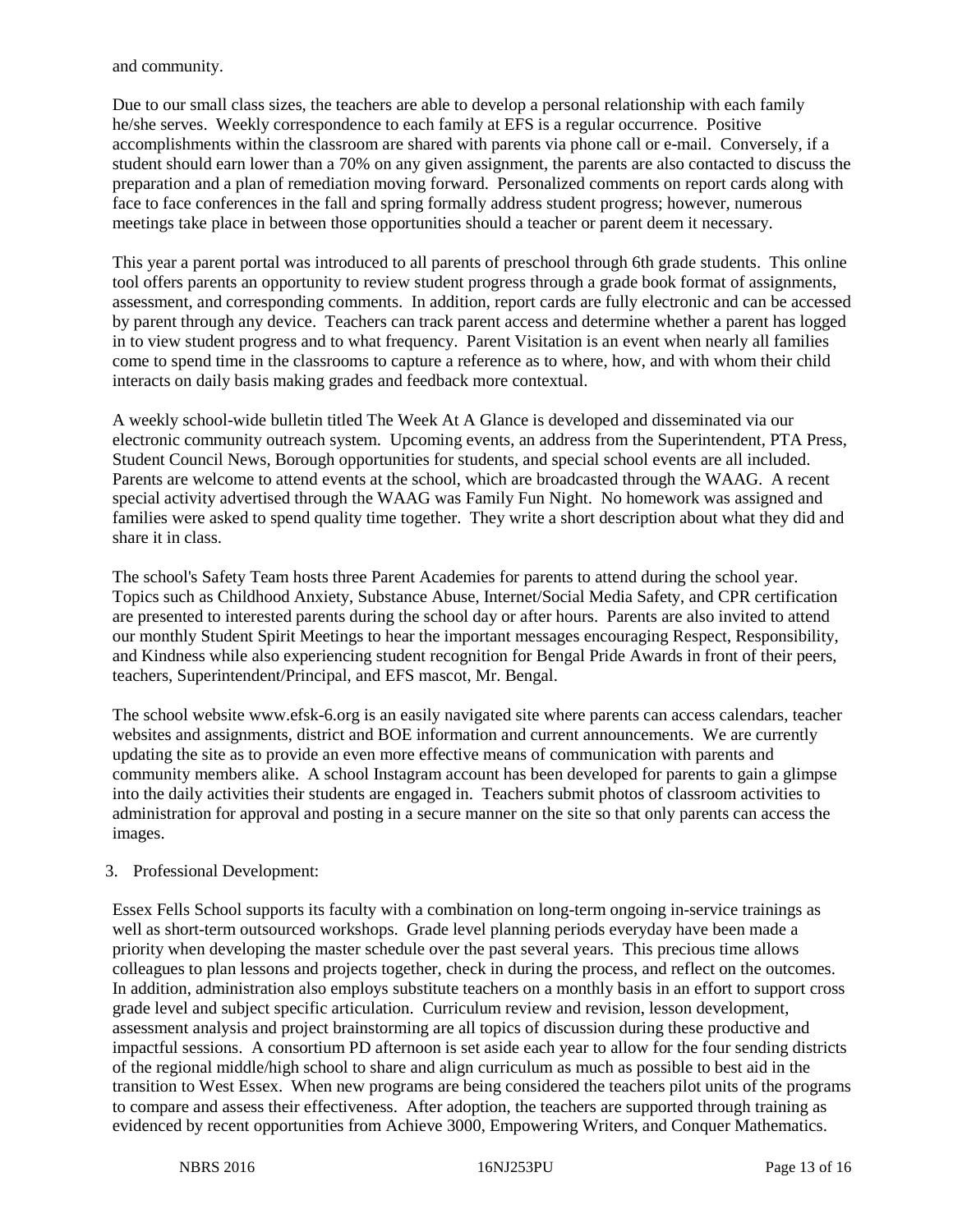A peer team of veteran teachers lead a district program coined BEST, Building Excellence and Synergy Together to offer support on current district topics to any staff member on a monthly basis. Non-tenured teachers are required to attend, as are first year teachers along with their mentors. Tenured staff members are invited to participate in discussions on a myriad of topics such as report card comments, conferences, observations, trip planning, and administrative expectations. This collegial approach has offered a nonthreatening environment for staff members to ask questions and gain advice from peers.

A Language Arts Consultant oversees the pure implementation of the Fundations program at the K-3 levels as well as assisting with the development of Wilson trained teachers for intensive reading intervention. She helps with the organization of ongoing Language Arts initiatives such as the National Writing Project. The NWP through Rutgers University supports our second through sixth grade teachers as writers themselves as well as teachers of writing with three trainings per year over the course of three years. The consultant acts as an additional level of support armed with numerous certifications and years of experience and has developed a positive rapport and trust with EFS teachers.

Essex Fells teachers are highly educated mainly due to the demand and expectations of our district. Continuing education opportunities are encouraged and supported financially for teachers to remain current in their given subject area. Faculty Meetings go beyond the save the dates of upcoming event types of agendas. Monthly turn-key training from teachers who have attended a variety of professional development activities give an opportunity to other teachers to glean new ideas and information from all subject areas. Anyone interested can gain further details from the teachers who shared to apply to future Professional Learning Community meetings. Mandated trainings are completed through an online program and can be accomplished on each individual teacher's timeline.

#### 4. School Leadership:

The Essex Fells School is lead by a Superintendent/Principal who is the sole administrator for the district. Although that presents challenges as far as wearing many hats, it does afford the educational leader the unique opportunity to become invested in all phases of each district/school initiative. It is rare to experience a Superintendent that can participate in every level of an initiative on such an intimate level. Seeing a project from its inception, through the stages of planning and implantation, and follow it through to the delivery at the student level is a special opportunity for an administrator and one that is appreciated at EFS. Having been in the district for over 6 years, the consistency and continuity provided by EFS's administrator has proven to benefit the district as evidenced by the increase in all academic performance areas, efficiency in fiscal decisions, and development of personnel support and effectiveness. An Administrative Assistant serves as a Confidential Secretary to the Supt./Principal as well as the School Secretary. She assists with personnel documents, State reporting, agenda development, substitute assignments, and parental correspondence to name a few.

The Superintendent/Principal works closely with the Board of Education made up of five dedicated parents of EFS students. The BOE shares the sentiments that having consistent leadership lends to a solid and established learning environment for students. Parental relationships with administration are one of respect and trustworthiness. Parental outreach and integration into the school's educational process is on the rise and a priority for the current administration. The BOE is supportive of the administration and upholds their oath of representing the community voice and all students of EFS while remaining a policy making board.

Two lead teachers are assigned to coordinate the I&RS/504 team, assist with State testing, lead BEST, and serve as teacher in charge should the administrator need to be out of the building. These teachers, one assigned to each of the buildings, provide an additional level of support to new and veteran teachers alike and many times serve as a liaison between staff and administration. They serve on numerous committees with other colleagues and assist in the interview process of new hires. During the summer months, these teachers are eager to assist with the updates and new initiatives involved in the opening of a school year.

The School Business Administrator oversees all financial aspects of the school/district. In addition to BOE budget procedures, the business office manages the PTA and Foundation purchase order paperwork as well. As exhibited through recent budgets and audits, the district is financially healthy while maintaining the 2%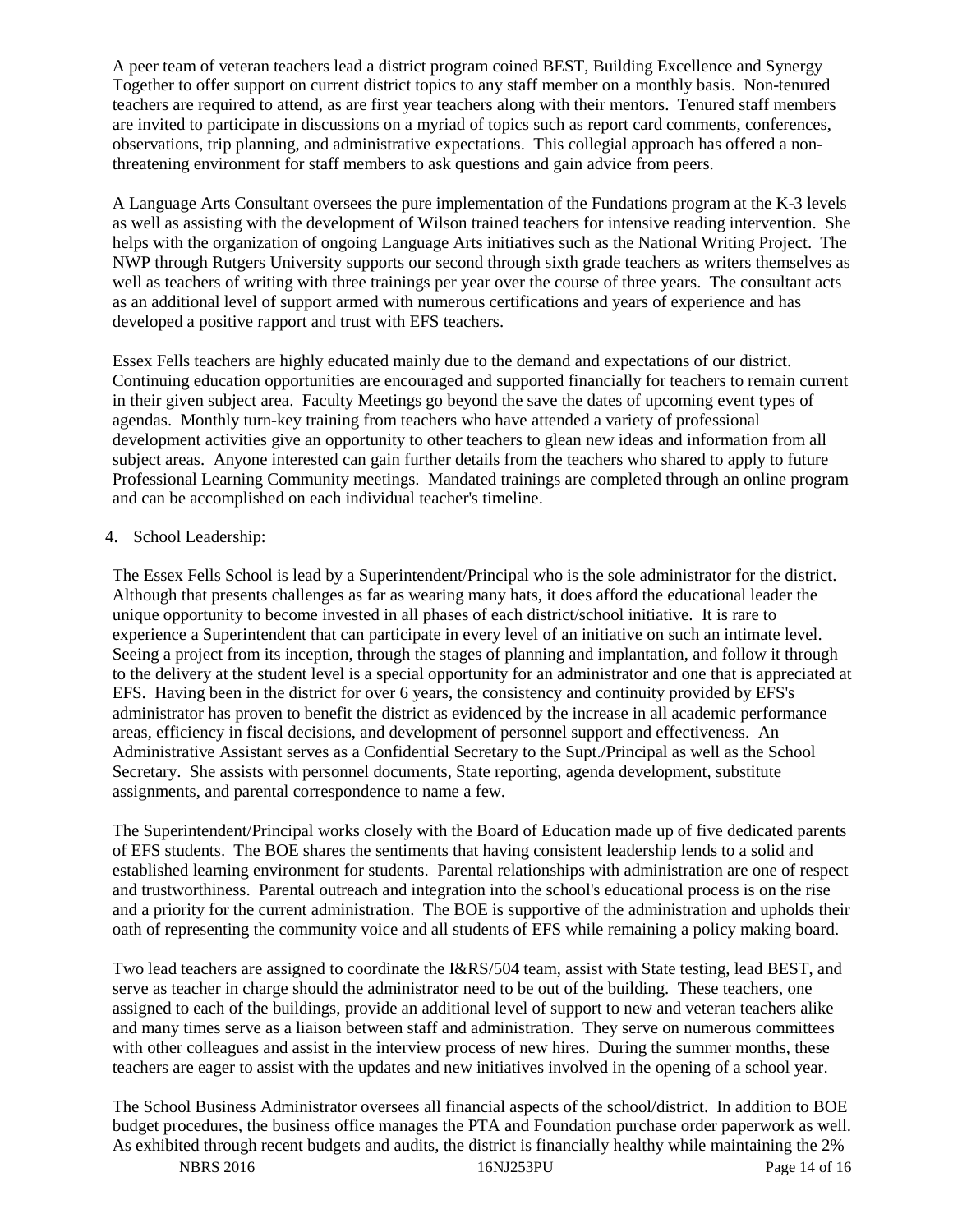cap and delivering a Reward School level education as defined by the NJDOE. An Administrative Assistant assists with the payroll, purchasing/receiving, Student Data System, NJSMART reporting, and Alert system to name a few. The BA oversees Buildings and Grounds, Maintenance projects, and daily tasks. Recent accomplishments in that area include the successful replacement of all four boiler rooms over the course of four budget years in addition to major security enhancements including 32 cameras, monitors, door and window security upgrades.

Each administrative endeavor at EFS begins and ends with student safety and success at its crux. The relationships built in and out of the school have all lead to the successes of our students and community as a whole. It is an honor and privilege to work in a unique and special environment among such scholars of distinction.